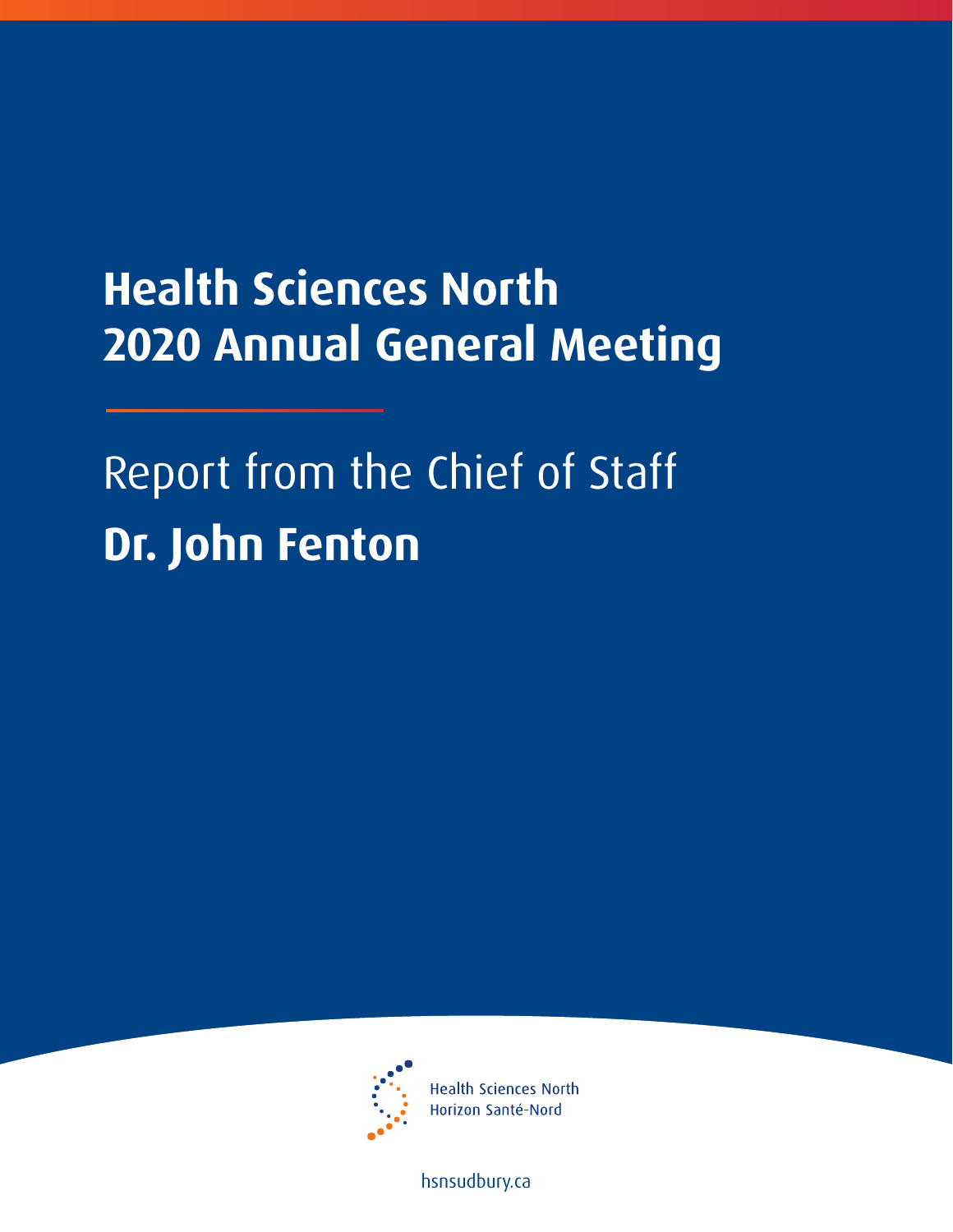## **Report from the Chief of Staff Dr. John Fenton Annual General Meeting – June 20, 2020**

COVID-19 turned the healthcare system upside down starting in the middle of March.

However, pre-COVID, the year has been a productive and positive one for the organization.

Improving care for patients and making HSN a better place for medical professionals to work is why I am committed to this role.

I'm pleased that the Board of Directors has approved my re-appointment as Chief of Staff for a second three-year term.

It is with gratitude that I will continue to serve the members of the Medical Staff, the organization and the community as your Chief of Staff.

Thank you to members of the Medical Advisory Committee, the Senior Leadership Committee and to members of the Professional Staff for your ongoing support.

I could not do this without your dedication and collaboration.

Making progress is truly a team effort.

As your Chief of Staff, it is my pleasure to report on my 2019-2020 performance goals and the activities of the medical staff at HSN this past year.

2019 has been a very successful year for physician recruitment in Greater Sudbury.

Each year, HSN, the City of Greater Sudbury and the Greater Sudbury Chamber of Commerce team up to attract numerous doctors and specialists.

This past year has been a banner year for Medical Staff recruitment.

Since July 1, 2019, 35 new physicians have started practices in the city, including 12 family doctors and 23 specialists.

To compare, in 2018, we recruited 20 new physicians.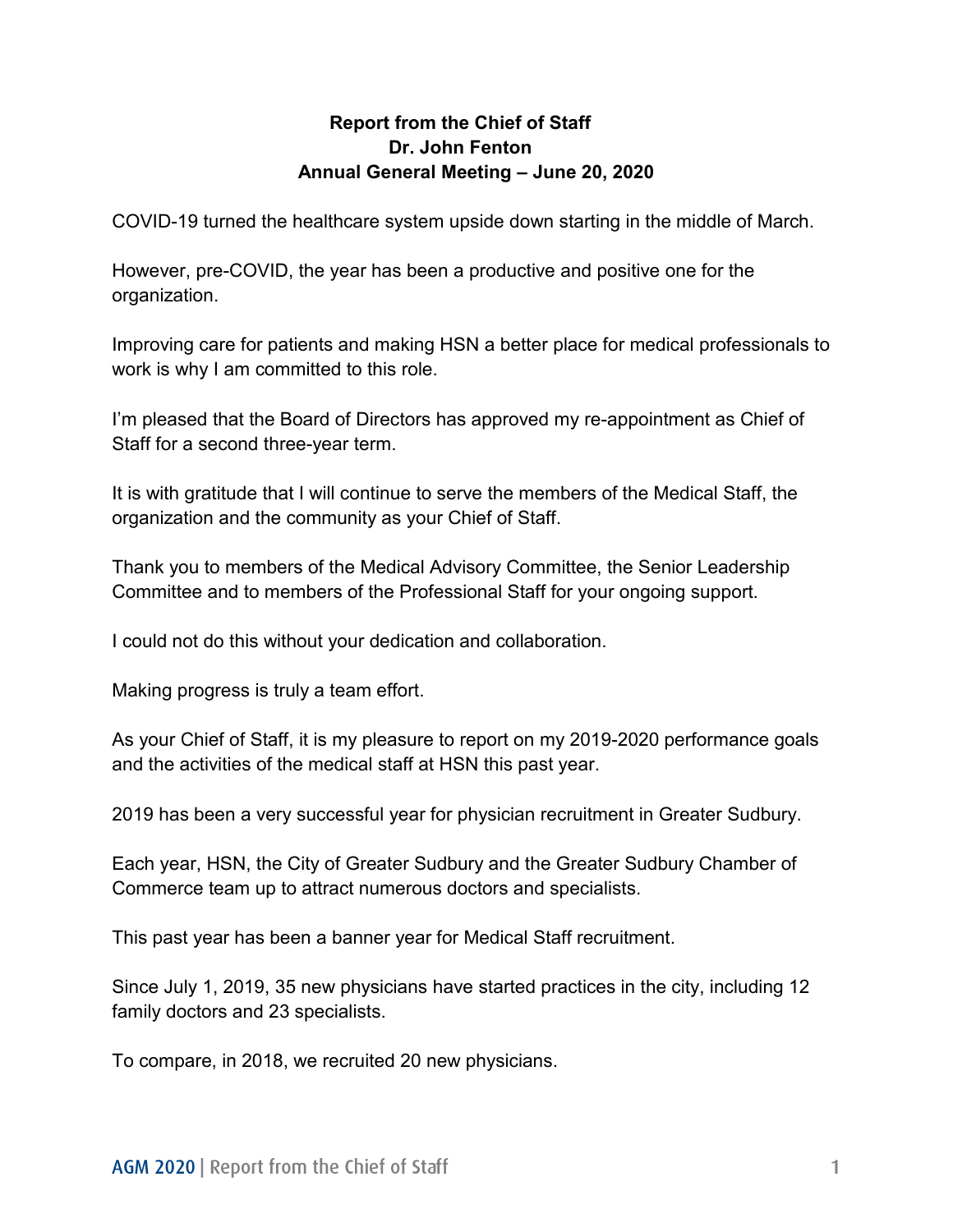Thank you to everyone involved in bringing these new physicians to HSN, it truly takes a village to make this happen.

Our new specialists cover the fields of Cardiology, Child Psychiatry, General Internal Medicine, General Surgery, Medical Oncology, Nephrology, Neurosurgery, Otorhinolaryngology, Orthopaedic Surgery, Pathology, Pediatrics, Radiology and Respirology.

Our new recruits are essential to providing high quality care and innovative skills and interventions to patients in Northeastern Ontario.

I would like to warmly welcome all the physicians who have joined our teams.

Outcome #5 of our 2019-2024 Strategic Plan calls for inter-professional proactive external reviews to take place in a majority of our Medical Departments by 2024.

In 2019, we completed two inter-professional external reviews focused on improving the quality of care in our Critical Care and Psychiatry departments.

Dr. John Muscedere from Kingston Health Sciences Centre and Mary Cunningham from Windsor Regional Hospital completed the review of Critical Care.

The external reviewers spoke highly of the quality of care provided at HSN and throughout the region.

Paula Zimmer-Reaume from Bluewater Health and Canadian Mental Health Association and Dr. K. S. Gaind from Humber River Hospital completed their on-site review of the Mental Health and Addictions Program which involved a review of in-patient and outpatient services, and engagement of internal and external stakeholders as well as patients and families.

In July 2019, HSN launched a comprehensive collaboration with the Joint Department of Medical Imaging (JDMI), a multi-hospital department that already serves five hospital sites belonging to the University Health Network (UHN), Sinai Health System and Women's College Hospital.

Within the implementation phase, we evolved from a general Radiology service delivery model to a sub-specialty service delivery model.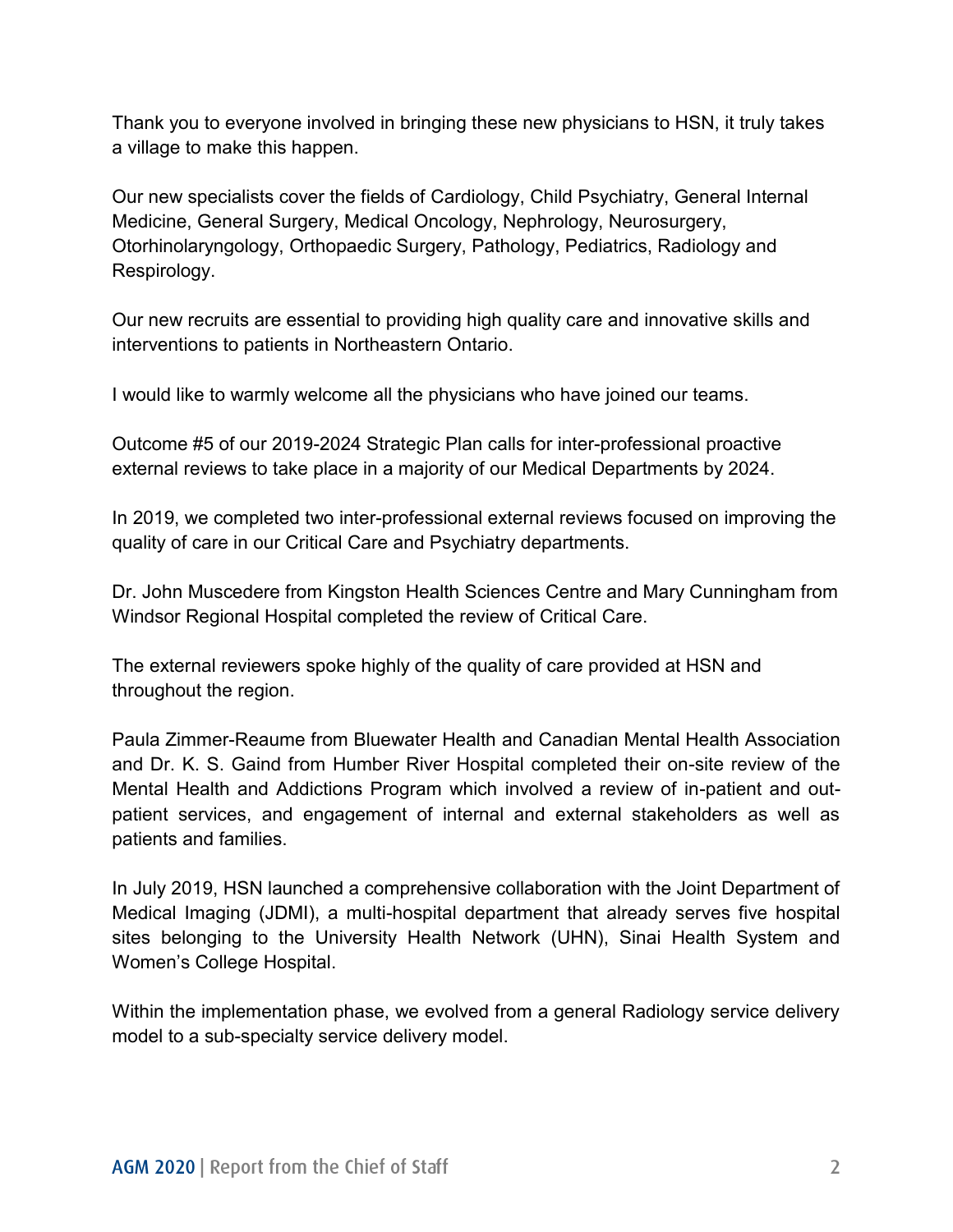What this means is that, whenever possible, a patient's imaging is reported by the most appropriate sub-specialty trained Radiologist, which in turn, improves the quality of the reporting and improves the quality of care.

In addition, under the leadership of Dr. Heidi Schmidt, Chief and Medical Director of Medical Imaging and our Radiologists, several opportunities for improvement have been identified in Breast Screening and Assessment, magnetic resonance imaging (MRI), angiography, computed tomography (CT) and ultrasound. Several changes have already been implemented and many additional improvements are in progress.

Since July 2019, we have successfully recruited four new sub-specialty trained Radiologists and we are looking forward to welcoming two additional Radiologists this July.

Our partnership with the Joint Department of Medical Imaging is ground breaking in Ontario.

We look forward to what the next chapter of this collaboration will bring.

With the support of a physician-led Working Group, a performance evaluation process for Departmental Chiefs and Heads of Service to support and inform the annual Board reappointment process was developed.

The process includes a self-assessment, peer evaluations and a 1:1 discussion and evaluation with the Chief of Staff to identify opportunities for improvement and develop goals to ensure continuous improvement.

We plan to pilot this process in 2020 and with the feedback of the participants, we plan to make further refinements as required before the process is formally introduced to all Chiefs of Department and Heads of Service.

Finally, in the last year we held two Medical Leadership Retreats focused on building the skills and capabilities of our medical leaders.

Over the course of the two retreats we gathered to learn more about the *Public Hospitals Act*, the *Quality of Care Information Protection Act*, Privacy, Performance Evaluation and Succession Planning.

We plan to continue to host these events and invest in the development of our Medical Leadership team.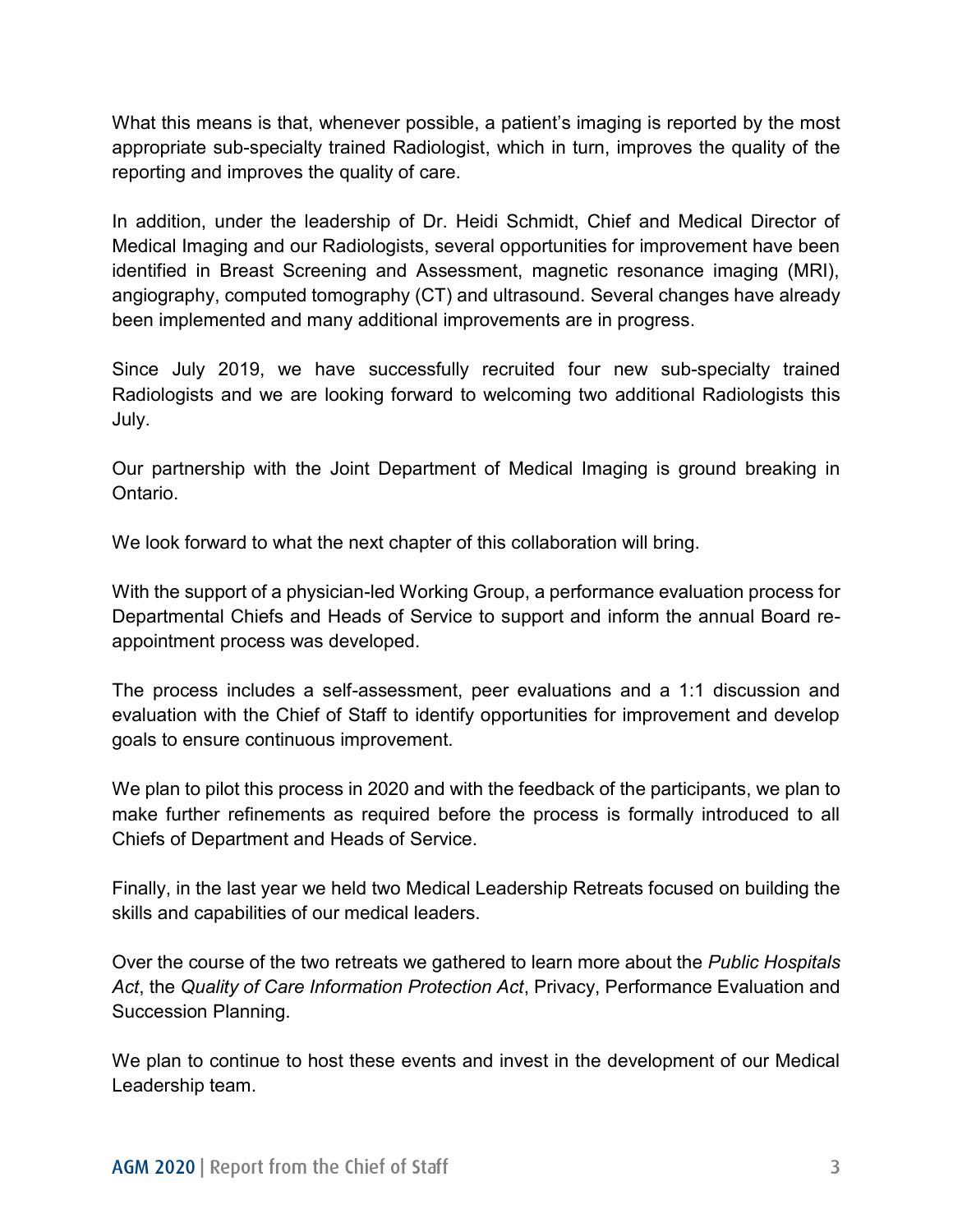I would be remiss, if I didn't take the opportunity to thank all of the Medical Staff for their efforts in preparation for COVID-19.

The efforts that have been made since January across the organization, at every level, has ensured that HSN was and is well positioned to manage a surge.

We are very fortunate to have a team of extremely dedicated physicians looking at the best evidence for diagnosis, management and treatment for the patients that come in with COVID-19 symptoms.

Dr. Roger Sandre, Dr. Derek Manchuk, Dr. Rob Lepage, Dr. David Boyle and Dr. Mark Henderson all serve at Incident Command and have been invaluable leaders in guiding and providing direction.

Many more of you have contributed to simulation training, surge planning, protocol development and departmental preparedness.

The words "Thank You" seem wholly inadequate to express my gratitude.

Your efforts have been exemplary, thank you.

Looking to the year ahead, the Board of Directors has approved the following as my performance goals for 2020-2021:

- 1. Ensure HSN's readiness to provide care for COVID-19 patients including the expansion of critical care beds.
- 2. Complete an inter-professional external review of Surgery by March 31, 2021 and update Terms of Reference as required. Ensure compliance with criteria identified by Accreditation Canada, in particular "Do Not Use" List of Abbreviations. Ensure readiness for a simulated on-site Accreditation Canada survey in 2021-2022.
- 3. Successfully implement Phase II of the collaboration with the Joint Department of Medical Imaging (JDMI) at the UHN-Sinai-Women's College. Sustain the number of Sudbury-based radiologists to 9 full-time equivalents (FTE). Continue to enhance access to sub-specialists, decrease evening/weekend reporting supported through a commercial provider, sustain on-site JDMI radiologist presence and implement Enterprise Imaging.